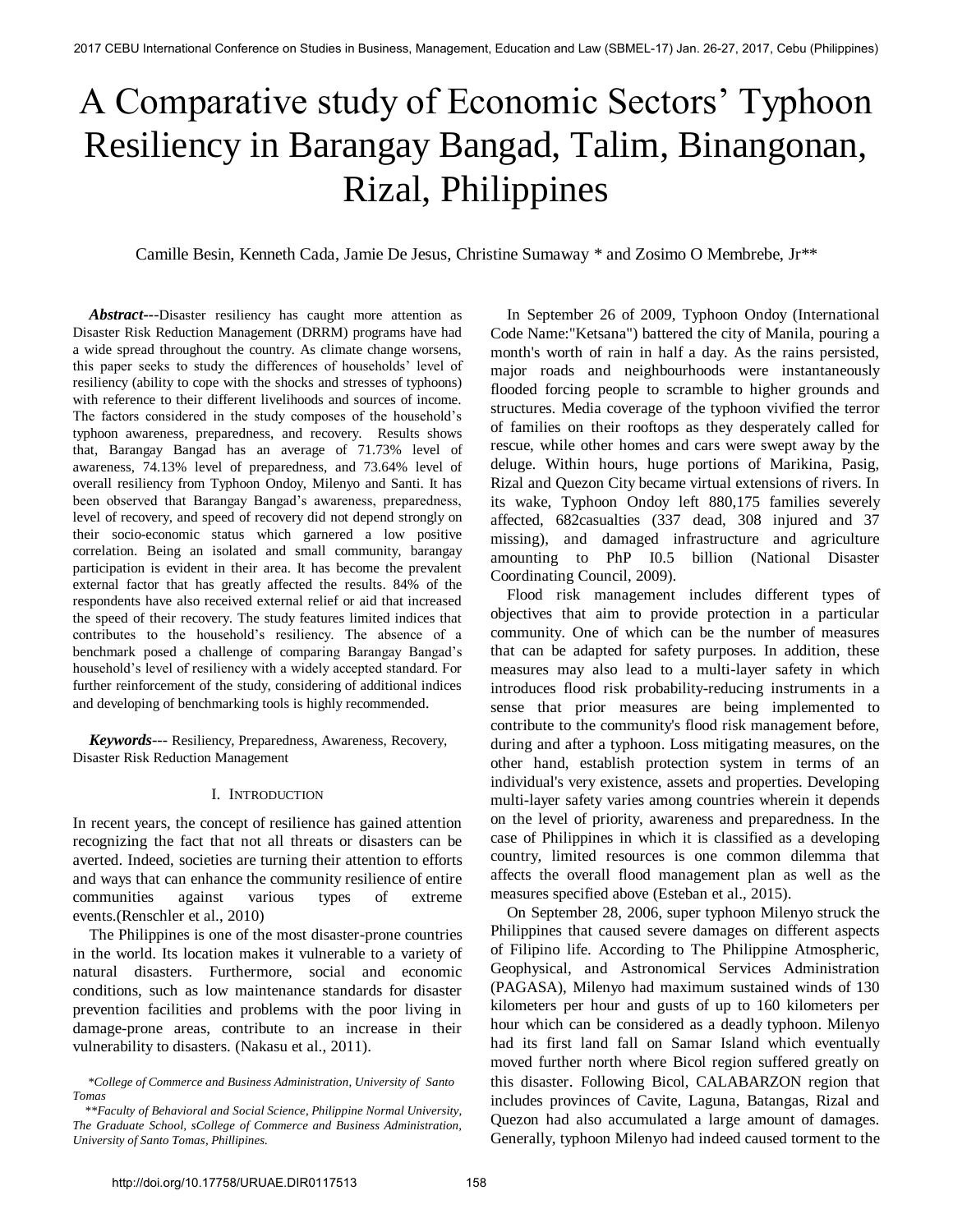lives of victims especially because their livelihood suffered which prevent them to recover immediately. Filipino households, on the other side, shouldered substantial amount of damages due to this disastrous event (Carnaje & Cabanilla, 2009).

 Typhoon Mirinae or also called and known Typhoon Santi in the Philippines causes damages such as 39 people were killed and left roughly \$15.1 million in damage. According to PAGASA, Storm Santi intensified steadily, eventually becoming a Category 2 typhoon with peak winds of 105 mph (165 km/h). The eye of the typhoon was located at 145 km East Southeast of Baler, Aurora and has been forecasted moving West at 15kph. Typhoon Santi destroyed some of the agricultural areas of those living in the low-lying areas because of its strong winds. (Mallari, 2014).

 This paper is limited to household level resiliency for this is where risk reduction and coping strategies are most evident and implemented (Alinovi et al., 2010). Regional, national, and global resiliency was not covered in the study. The household awareness and preparedness indices does not measure extensively government, LGU and other external factor's intervention in increasing the resiliency.

 In this study, the researchers aim to explore typhoon resiliency of a certain community in which variables such as recovery, preparedness, awareness and socioeconomic status of every household are being taken into account. This research primarily targets to discover the relationship of household's physical, mental and economic condition with how subjects respond to typhoons. By measuring the recovery experienced by the subjects, resiliency will be determined with respect to their livelihood. In particular, occupations like furniture making, fishing, government employee, vendor and others, where residents usually fall will also be studied in terms of its impact to household's pre typhoon and post typhoon context.

## II. LITERATURE REVIEW

#### *2.1 Literature Review*

Resilience is the response to recover from shocks and stresses in a timely and effective manner (Rivera et al. (2015). This involves returning to equilibrium state through mitigation models, recovery and cognitive models (Tobin, 1999). Mitigation models are actions taken to decrease risk. Recovery is the response after the disaster while cognitive models focus on the level of awareness or knowledgeability of a person.

According to Maguire and Hagan (2007), resilient communities undergo four disaster management phases: mitigation, disaster preparedness, response, and recovery. Mitigation is defined to be actions that are taken before a disaster to reduce vulnerability. Disaster Preparedness, on the other hand, are actions taken before disaster impact that enable social units to respond when the disaster strikes. Disaster response are actions done before and during the disaster impact to reduce damages. Lastly, disaster recovery are actions taken to restore disrupted routines and economics activities. With the growing popularity of the Hyogo framework, awareness was identified as one challenge to risk reduction management.

This study has utilized the household's awareness, preparedness and recovery as factors of resiliency. Differences in livelihood are quantified through their socioeconomic status. According to Israel and Briones (2014). Most poor households will be more likely to practice more informal livelihoods while rich households are more likely to practice alternative livelihoods. Livelihoods in this study observed are the following: Furniture and BBQ stick making, Fisheries, Vendors of sari-sari stores, Government employees and others.

#### *2.2 Research Question/s (or Hypotheses)*

 The household's level of awareness, preparedness and recovery will vary accordingly depending on their livelihood. In turn, these three variables are greatly related to socioeconomic status. The measurement of correlation of their livelihood to the three factors of resiliency was measured through utilizing their socio-economic status as the quantitative variable.

#### III. THE METHODOLOGY AND MODEL

#### *3.1 Research Design: Descriptive – Correlational*

#### *3.2 Meaning*

A descriptive correlational research design will be utilized in this study to describe resiliency, preparedness, awareness and socioeconomic status of the target population and also, to examine the relationship between those variables. Descriptive research is a study design primarily used to observe and describe behavior of a subject without influencing it in any way. In other words, it is simply an attempt to determine, describe or identify the characteristics of a population or phenomenon being studied with researchers having no control over variables (Ethridge, 2004). In addition, the degree of problem definition in this design is partially defined wherein there is awareness with regards to the problem. The research approach is structured that follows a systematic process of reasoning. Survey, panel and scanner data are usually the methods for its data collection (Zikmund, et al., 2012). According to Fax and Bayat (2007), descriptive research is directed towards current issues and problems through a process of data collection that assists the researchers to characterize the situation more completely than when it was not utilized yet. Moreover, descriptive research allows the integration of qualitative and quantitative methods of data collection (Dudovskiy, 2016). This aid the researchers since a quantitative approach was followed in data gathering procedure however, it was assisted by some qualitative survey questions. Like for example, the researchers have included questions in the interview schedule to examine the socioeconomic status of every subject in the sample size.

On one hand, correlational study design investigates the possibility of relationships between or among variables and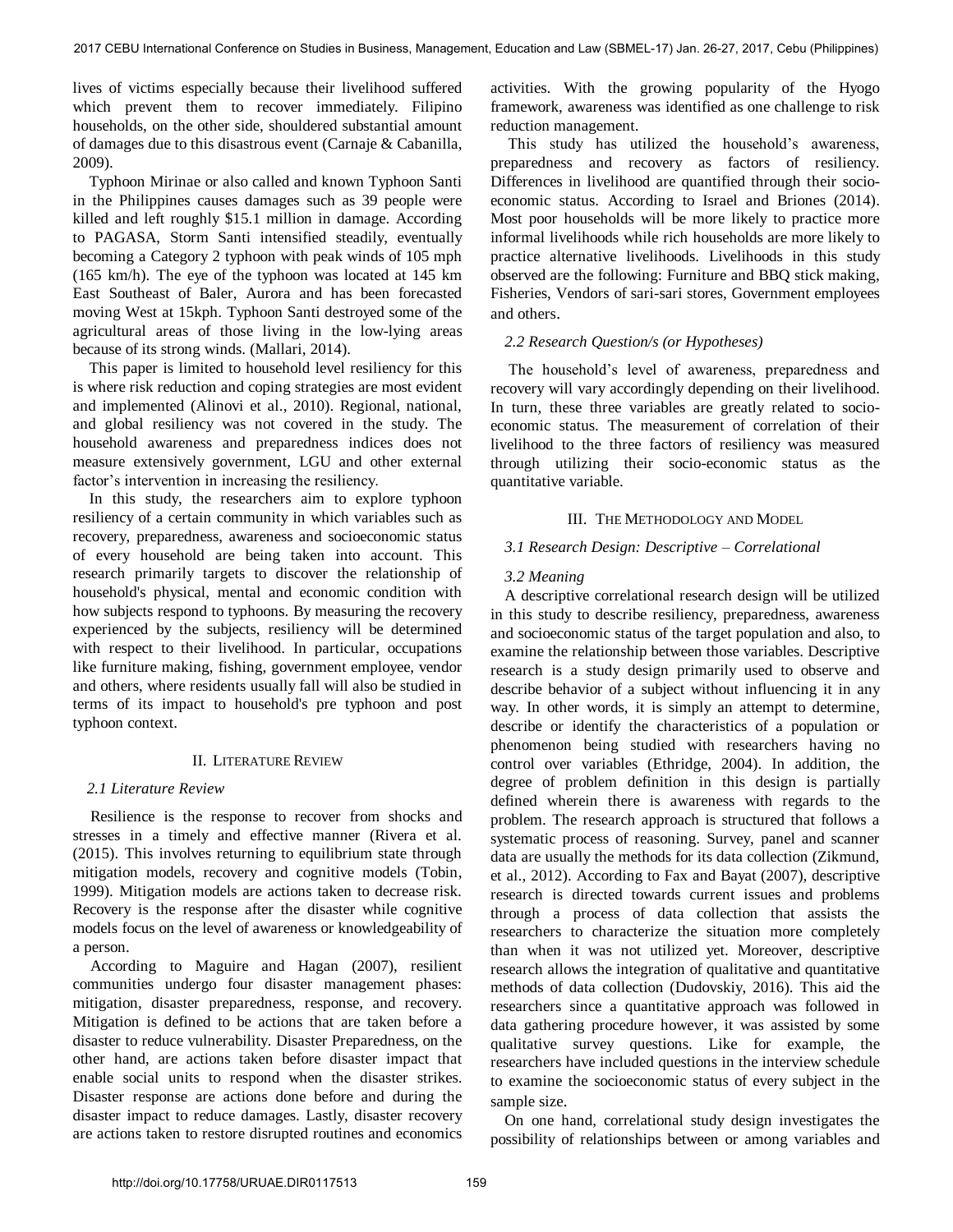how strongly these variables relate to one another. It is a specific type of non-experimental design that provides empirical evidence whether or not variables are or are not related. In this study, the variables being observed are resiliency, preparedness, awareness and socioeconomic status. The researchers aim to determine the correlation of resiliency to the other three variables in each prevalent occupation identified in the study namely, furniture, fisheries, vendor, government employee and others. Furthermore, this design does not imply causation but only contributes to a deeper understanding of the variables being studied and their relationships. Correlational is non-experiment simply because it does not involve manipulating the variables chosen to be examined. Correlational coefficient, on the other hand, is important determinant whether the variables are positively correlated, negatively correlated or no correlation. A value close to  $+1$  shows a strong positive relationship while a value close to -1 implies strong negative relationship. A value near zero shows that the variables are uncorrelated. Later in this chapter, data analysis (See 3.6) will explain the results found in running this statistical tool to establish which type of correlation is best suited for the gathered data.

## *3.3 Subjects and Study Site*

 The study will be conducted at Barangay Bangad in Talim Island, under the municipality of Binangonan Rizal. Talim Island is known as the largest lake island in the Laguna de Bay, which is the largest lake in the Philippines ("Talim Island", 2016). The island has 24 barangays wherein 17 belongs to the town of Binangonan while 7 to Cardona. The researchers will only focus at Barangay Bangad as one of its scope and limitations. According to the Municipal Planning Development Office of Binangonan Rizal, heaviest rains in this province including Talim Island, usually occur in the months of July, August and September. Saguin (2016) mentioned in her study about the aquaculture in Laguna de bay that hazards such as typhoons and floods has been intrinsic to the development and course of this kind of livelihood. Given the fact that Talim Island constitutes a large part of Laguna de Bay being the center of this largest lake, it can be inferred that residents of this island are affected by typhoons having the same nature of occupation which is fishing. The researchers have only considered as one of the constraints the three major typhoons that the residents of the study site experienced for the past ten (10) years namely Typhoon Milenyo (2006), Typhoon Ondoy (2009) and Typhoon Santi (2013).

With the help of the local government of Barangay Bangad, the researchers have accessed the population statistics of the study site. The subject of this research will be based upon quantitative approach where a sample will be selected that will represent the study population. At 95% confidence level and confidence interval at 10, the researchers have computed a 73 sample size. Confidence level is usually expressed as a percentage that tells how often the true percentage of the population who would pick an answer lies within the confidence interval. Since the

researchers have decided to use 95% confidence level, it implies that there is a 95% certainty that the whole population answers would be within a specific range (Kumar, 2011). On the other hand, confidence interval is also called margin of error that refers to the range of values wherein there is a specified probability that the value of a parameter lies within it (Kumar, 2011). However, qualifiers will be taken into consideration. These qualifying questions allow the researchers to disqualify respondents who don't meet the study's targeting criteria (Siniscalco & Auriat, 2005). One of the qualifiers of this study is that only heads of the households will be considered to administer the data collection method given the nature of this research that targets to determine the economic resiliency of the study population. According to Development of National Statistical Systems, head of the household is defined as a married or unmarried person who maintains and support the household's financial needs.

## *3.4 Data Gathering Procedure*

A structured interview will be used to gather primary data that will be supported by an interview schedule which contains both descriptive and quantitative questions. This is one of primary data collection methods that aim to obtain information from first hand sources that usually use to observe practical aspect of the study rather than its academic side (Currie, 2005). Furthermore, interview schedule is different from a questionnaire in a sense that the interviewer upon asking the respondent a question, will also be the one to record the respondent's replies on an interview schedule (Kamur, 2011). A simple random sampling will be used by the researchers to identify the respondents of the 73 computed sample size. Simple random sampling is the commonly used method of selecting a sample in which each element in the population has given an equal and independent chance of selection (Kamur, 2011).

 The researchers proceeded to actual data gathering procedure where 73 households were administered for interviews with the guidance of secretary of Barangay Bangad. Each interview lasted for 5 – 15 minutes. Descriptive questions such as the socioeconomic status of the respondents were asked with an assurance of anonymity from the researchers. Likewise, quantitative questions utilized rating and Likert scales to measure the important variables in this study like preparedness, awareness and resiliency. However, only 30 respondents were qualified in the study based on the target criteria that the researchers had established. Data of qualified respondents were subject for data analysis.

## *3.5 Ethical Considerations*

Ethical considerations in a research are crucial for it determines the acceptable and unacceptable behaviors, conduct and norms that the researchers must observe. These are important simply because the integrity, reliability and validity of the research findings rely heavily on the conformity of the study to ethical principles. In a quantitative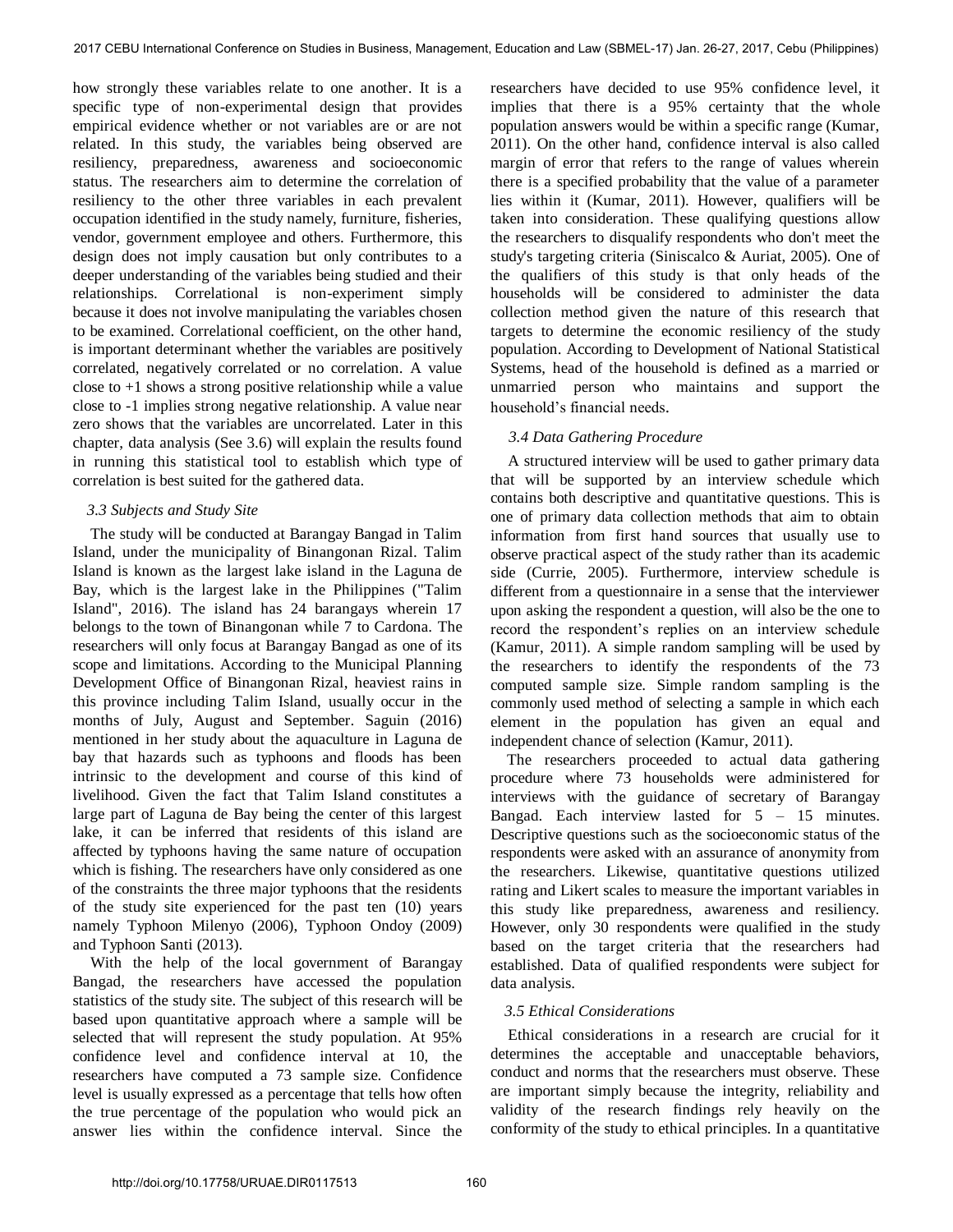research, **prevention of fabrication or falsifying of data** has been one of the primary considerations in a research which aim to promote pursuit of knowledge and truth which the researchers have observed. **Voluntary participation** and **informed consent** are also being taken into account to render the study ethical. Voluntary participation or selfdetermination means that research candidates has the right to decide whether or not to participate in the study. It is therefore paramount that informed consent must be obtained before conducting the research wherein subject should be properly notify about the purpose of the study, data gathering procedure and an assurance that there is neither risk nor costs involve in the study (Resnik, 2010). Since this research uses primary data collection, Bryman and Bell (2007) have mentioned ethical principles that should be taken into consideration, which the researchers have followed, like **confidentiality** and **privacy** of research participants. This is an assurance that participant's information will not be disclosed and procedures are in place to protect the data and names of the respondents. The authors have also mentioned that **affiliation in any forms**, **sources of funding** and **conflict of interests** of the researchers has to be declared. This ethical guideline has been critical to the study because respondents almost did not want to participate thinking that the researchers are associated to this certain government institution. Lastly, **scientific honesty** is perceived as the most important ethical responsibility when conducting a research (Bryman & Bell, 2007). This prevents the researchers from manipulating the data and maintains data integrity from the beginning until the end of this study.

#### *3.6 Data Analysis*

Using Microsoft Excel, the researchers computed for the correlation between the household's socio-economic status and their level of awareness, preparedness and resiliency. These results have been further supported by the analysis of variance (ANOVA) of the different household's awareness, preparedness and resiliency. Correlation was utilized to measure a possible relationship between variables. The analysis of variance then reinforces the findings that the level that there will be no significant difference between household's awareness, preparedness and recovery despite their different economic sectors.

| <b>CORRELATION OF SOCIO-ECONOMIC STATUS</b> |                          |             |  |  |  |
|---------------------------------------------|--------------------------|-------------|--|--|--|
|                                             | Correlation of Variables |             |  |  |  |
| socio econ and awareness                    |                          | 0.267391786 |  |  |  |
| socio econ and preparedness                 |                          | 0.179416218 |  |  |  |
| socio econ and level of recovery            |                          | 0.120637996 |  |  |  |
| socio econ and speed of recovery            |                          | 0.405414864 |  |  |  |
| socio econ and sum of recovery factors      |                          | 0.457287331 |  |  |  |

TABLE I

The table above shows the correlation of socio-economic status to the household's level of awareness, preparedness, recovery, speed of recovery and overall recovery.

TABLE II RESULTS OF ANOVA FOR THE AWARENESS OF DIFFERENT SECTORS

| <b>ANOVA</b>          |          |    |          |          |         |
|-----------------------|----------|----|----------|----------|---------|
| Source of             | SS       | df | ΜS       |          | F crit  |
| Variation             |          |    |          |          |         |
| <b>Between Groups</b> | 31.51905 |    | 7.879762 | 0.973543 | 2.75871 |
| Within Groups         | 202.3476 | 25 | 8.093905 |          |         |
| Total                 | 233.8667 | 29 |          |          |         |

The table above shows the analysis of variance for the household's level of awareness based on each of on their livelihood.

TABLE III RESULTS OF ANOVA FOR THE FOR THE PREPAREDNESS OF DIFFERENT **SECTORS** 

| <b>ANOVA</b>          |          |    |         |         |        |
|-----------------------|----------|----|---------|---------|--------|
| Source of             | SS       | df | МS      | F       | F crit |
| Variation             |          |    |         |         |        |
| <b>Between Groups</b> | 7.666667 | 4  | 1.91666 | 0.30365 | 2.7587 |
|                       |          |    |         |         |        |
| Within Groups         | 157.8    | 25 | 6.312   |         |        |
| Total                 | 165.4667 | 29 |         |         |        |

 The table above shows the analysis of variance for household's level of preparedness based on their livelihood.

TABLE IV RESULTS OF ANOVA FOR THE FOR THE HOUSEHOLD RESILIENCY OF DIFFERENT SECTORS

| <b>ANOVA</b>          |          |    |         |         |        |
|-----------------------|----------|----|---------|---------|--------|
| Source of             | SS       | df | МS      | F       | F crit |
| Variation             |          |    |         |         |        |
| <b>Between Groups</b> | 22.01905 | 4  | 5.50476 | 1.29000 | 2.7587 |
|                       |          |    |         | 6       |        |
| Within Groups         | 106.681  | 25 | 4.26723 |         |        |
|                       |          |    |         |         |        |
| Total                 | 128.7    | 29 |         |         |        |

 The Table above shows the analysis of variance for the household's resiliency based on their livelihoods.

#### IV. THE FINDINGS

Overall, the researchers' findings have shown that there is a weak positive relationship between household's socioeconomic and the three factors: awareness, preparedness and recovery. This implies that the household's level of awareness, preparedness and recovery does depend on their socio-economic status. Results show that about 7 out of 10 from furniture and BBQ stick making, fisheries, sari-sari store vendors, government employees, and other jobs are aware, prepared and able to recover.

Moreover, analysis of variance (ANOVA) results showed that the data obtained from the different households did not vary significantly. Researchers believe that it is due to the unique characteristics of the community. Two contributing factors were prevalent in their community namely: barangay participation and presence of relief or aid. Barangay Bangad, as a small isolated community, exhibited a high barangay participation. Resident's claim that their government observably takes measures to prepare them for natural disasters such as holding seminars and disseminating